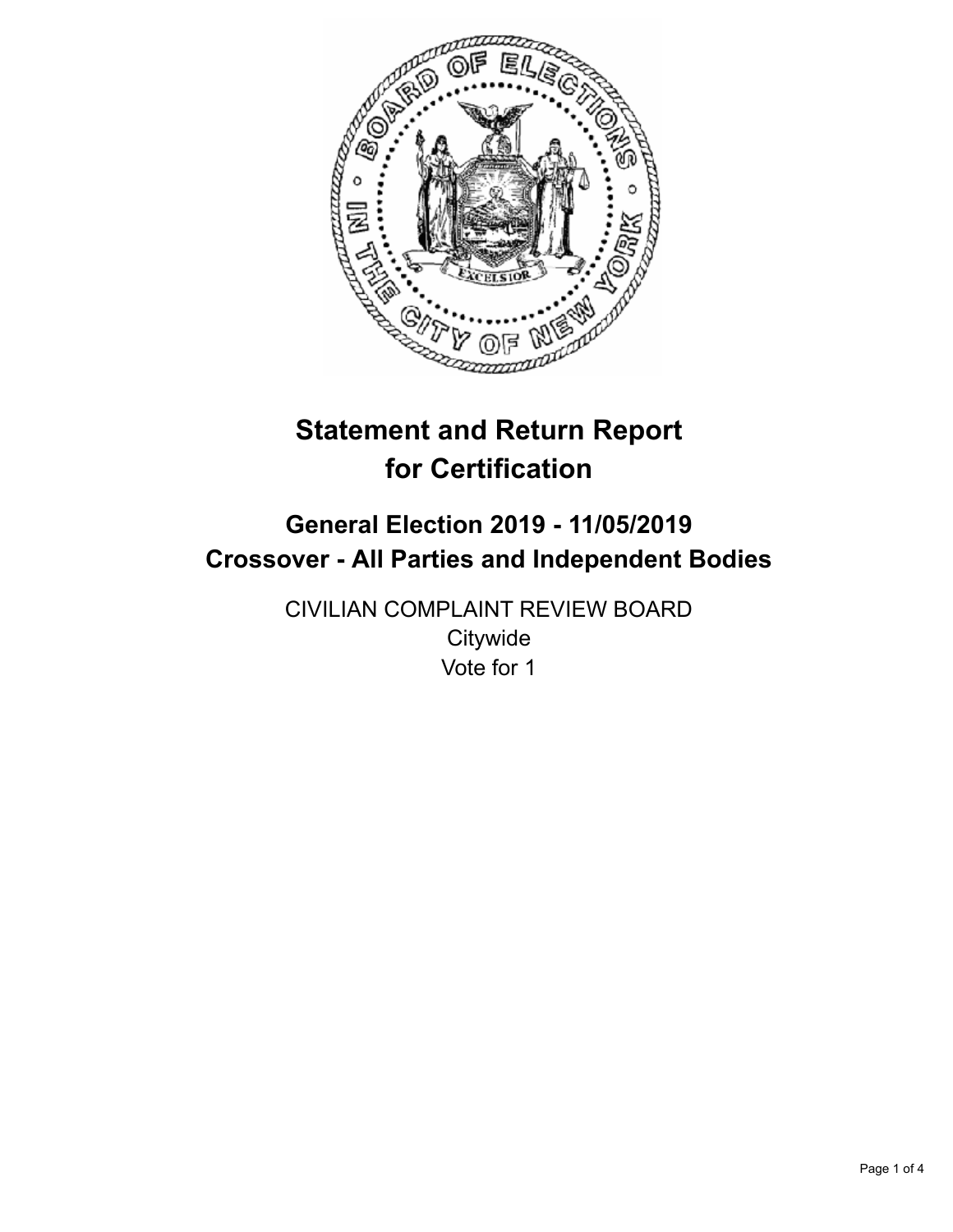

### **New York County**

| <b>PUBLIC COUNTER</b>                                    | 187,048 |
|----------------------------------------------------------|---------|
| <b>MANUALLY COUNTED EMERGENCY</b>                        | 22      |
| ABSENTEE / MILITARY                                      | 4,777   |
| AFFIDAVIT                                                | 1,666   |
| <b>Total Ballots</b>                                     | 193,513 |
| Less - Inapplicable Federal/Special Presidential Ballots | 0       |
| <b>Total Applicable Ballots</b>                          | 193,513 |
| <b>YES</b>                                               | 145,496 |
| <b>NO</b>                                                | 29,618  |
| <b>Total Votes</b>                                       | 175,114 |
| Unrecorded                                               | 18.399  |

#### **Bronx County**

| <b>PUBLIC COUNTER</b>                                    | 93,630 |
|----------------------------------------------------------|--------|
| <b>MANUALLY COUNTED EMERGENCY</b>                        |        |
| ABSENTEE / MILITARY                                      | 2,764  |
| <b>AFFIDAVIT</b>                                         | 1,050  |
| <b>Total Ballots</b>                                     | 97,445 |
| Less - Inapplicable Federal/Special Presidential Ballots | 0      |
| <b>Total Applicable Ballots</b>                          | 97,445 |
| <b>YES</b>                                               | 61,596 |
| NO.                                                      | 14,851 |
| <b>Total Votes</b>                                       | 76,447 |
| Unrecorded                                               | 20.998 |

## **Kings County**

| <b>PUBLIC COUNTER</b>                                    | 237,852 |
|----------------------------------------------------------|---------|
| <b>MANUALLY COUNTED EMERGENCY</b>                        | 26      |
| ABSENTEE / MILITARY                                      | 3,807   |
| AFFIDAVIT                                                | 2,617   |
| <b>Total Ballots</b>                                     | 244,302 |
| Less - Inapplicable Federal/Special Presidential Ballots | 0       |
| <b>Total Applicable Ballots</b>                          | 244,302 |
| <b>YES</b>                                               | 168,439 |
| NO.                                                      | 42,422  |
| <b>Total Votes</b>                                       | 210,861 |
| Unrecorded                                               | 33.441  |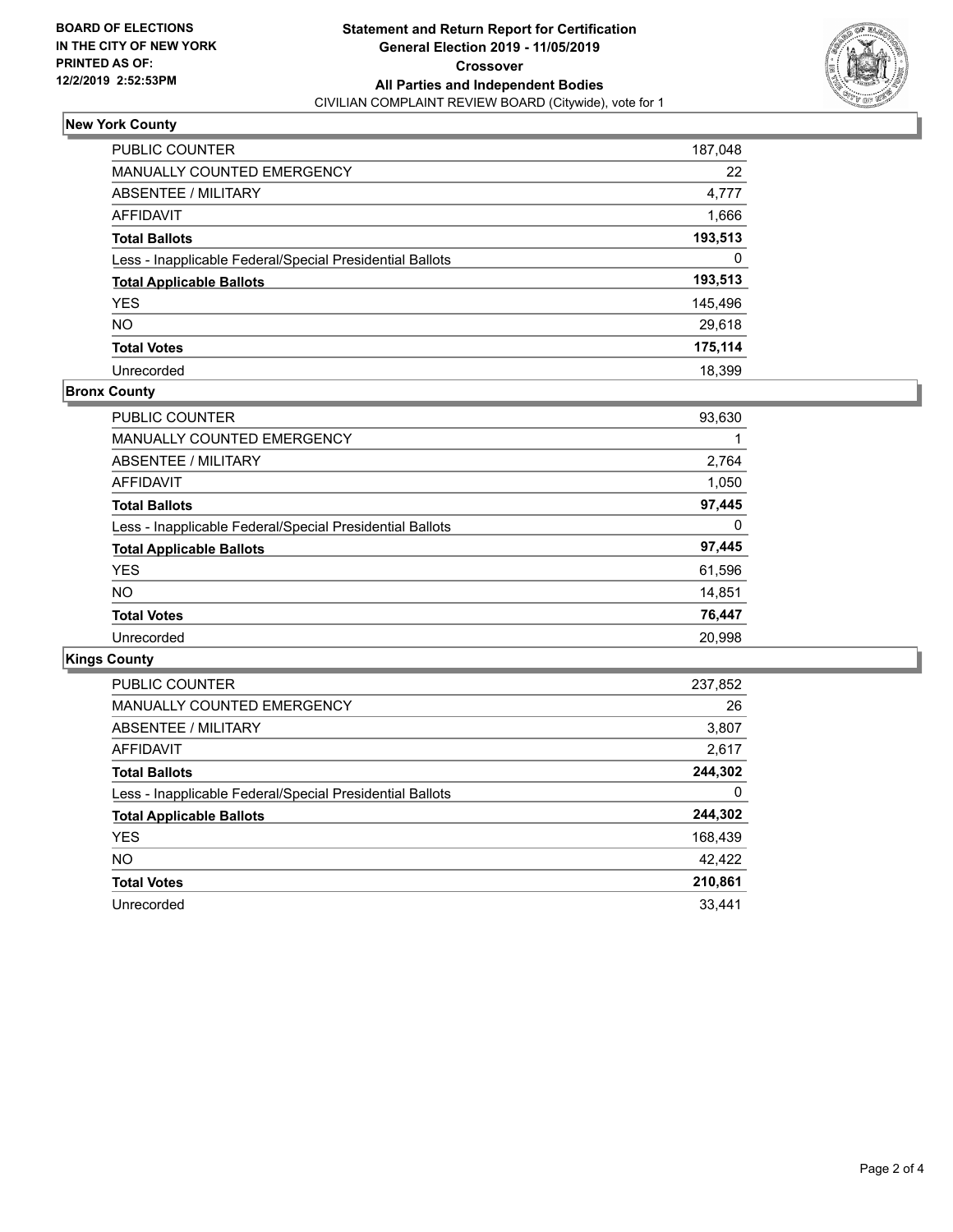

## **Queens County**

| PUBLIC COUNTER                                           | 195,823 |
|----------------------------------------------------------|---------|
| <b>MANUALLY COUNTED EMERGENCY</b>                        |         |
| ABSENTEE / MILITARY                                      | 5,373   |
| AFFIDAVIT                                                | 1,321   |
| <b>Total Ballots</b>                                     | 202,518 |
| Less - Inapplicable Federal/Special Presidential Ballots | 0       |
| <b>Total Applicable Ballots</b>                          | 202,518 |
| <b>YES</b>                                               | 116,047 |
| <b>NO</b>                                                | 52,856  |
| <b>Total Votes</b>                                       | 168,903 |
| Unrecorded                                               | 33.615  |

#### **Richmond County**

| <b>PUBLIC COUNTER</b>                                    | 56,044 |
|----------------------------------------------------------|--------|
| <b>MANUALLY COUNTED EMERGENCY</b>                        | 13     |
| ABSENTEE / MILITARY                                      | 2,202  |
| AFFIDAVIT                                                | 216    |
| <b>Total Ballots</b>                                     | 58,475 |
| Less - Inapplicable Federal/Special Presidential Ballots | 0      |
| <b>Total Applicable Ballots</b>                          | 58,475 |
| <b>YES</b>                                               | 19,371 |
| NO.                                                      | 33,621 |
| <b>Total Votes</b>                                       | 52,992 |
| Unrecorded                                               | 5.483  |